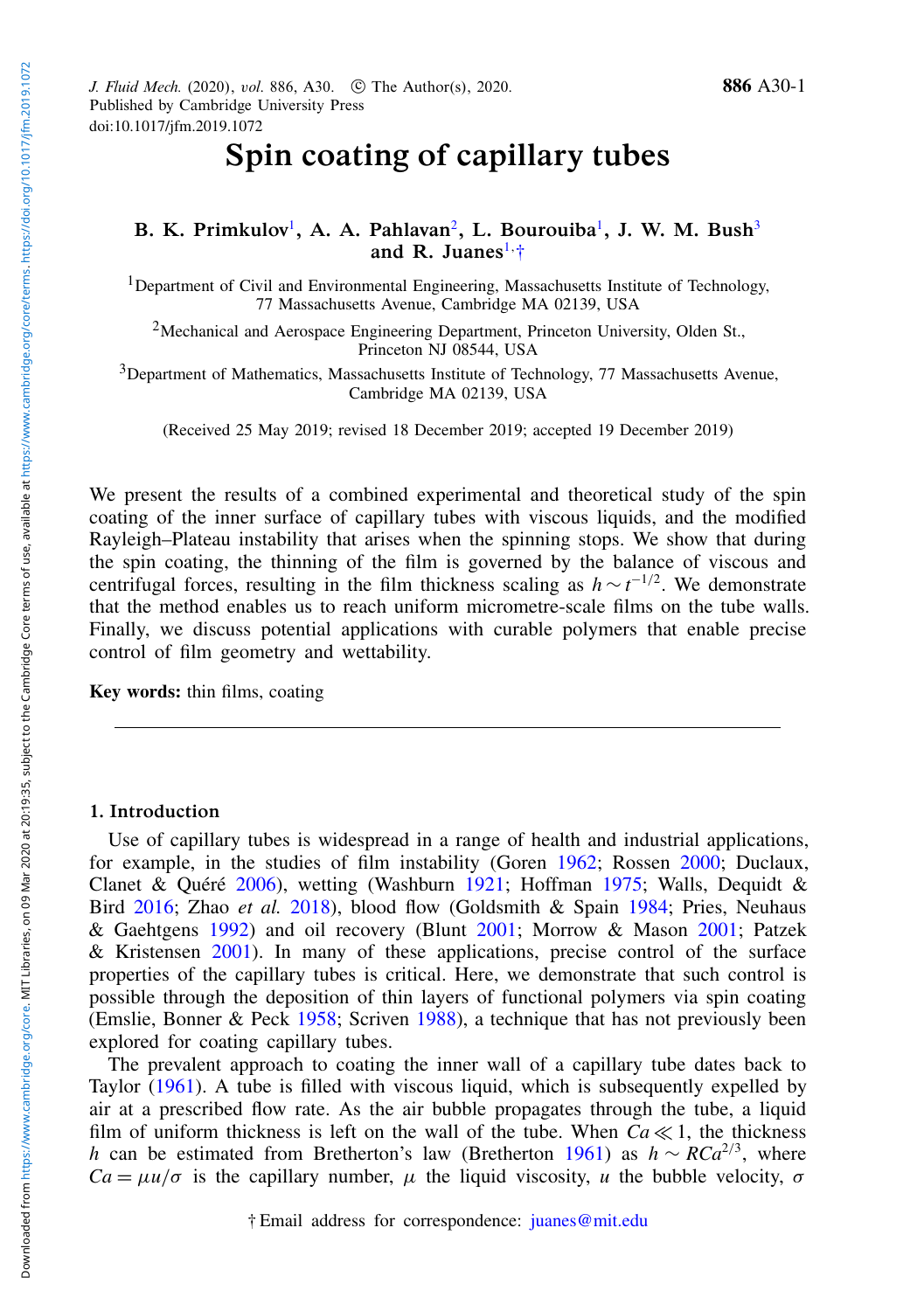<span id="page-1-1"></span>

FIGURE 1. (*a*) Diagram of the computer fan repurposed as a spin coater. (*b*) Schematic of the capillary tubes filled with liquid slugs, spun at angular velocity ω. (*c*) Schematic of the slug-flow regime. (*d*) Schematic of the film-thinning regime. 3-D, three-dimensional.

the surface tension and *R* the tube radius. This method has been used extensively to generate annular films of controlled thickness (Goren [1962;](#page-12-0) Aussillous & Quéré [2000;](#page-12-16) Duclaux *et al.* [2006\)](#page-12-2). While it is well suited to generating relatively thick films at moderate bubble speeds, practical difficulties in maintaining very low gas flow rates may preclude the deposition of films of uniform thickness at very low displacement rates. In particular, syringe pumps operating at low constant injection rates are known to have stepper-motor-induced pressure fluctuations (Li *et al.* [2014;](#page-12-17) Zeng *et al.* [2015\)](#page-12-18).

Here, we explore centrifugally forced deposition of viscous liquids in capillary tubes, which offers an easily accessible alternative to Taylor's method that is particularly advantageous for micron-scale films. In  $\S$ [2,](#page-1-0) we describe the details of the experimental set-up. We present theoretical arguments for the early and late-time flow dynamics in § [3.](#page-2-0) Control over the film thickness allows for manipulation of the time scale of the subsequent Rayleigh–Plateau instability described in § [5.](#page-8-0) We thus present methods for generating both cylindrical and corrugated coatings on capillary tubes with a curable polymer, and point to potential applications in  $§ 6$ .

#### <span id="page-1-0"></span>2. Experimental method

We repurpose a computer fan as a spin coater: the blades of the fan are removed and a three-dimensionally printed platform for holding capillary tubes is attached, centred at the spin axis (figure [1](#page-1-1)*a*). The fan is connected through an Arduino board to MATLAB, where we fix the angular velocity at  $854 \pm 10$  r.p.m. for all of the experiments presented below.

First, we explore how liquid slugs move within the spinning capillary tubes with high speed imaging (see the supplementary material, available at [https://doi.org/10.1017/jfm.2019.1072,](https://doi.org/10.1017/jfm.2019.1072) Movie 1). We introduce 20 mm long liquid slugs into the capillary tubes (Hilgenberg borosilicate glass, 75 mm in length, 290  $\mu$ m inner radius), place them onto the spin-coating platform, as shown in figure  $1(b)$  $1(b)$ , and spin. We track the slug length  $l(t)$  and slug-centre distance  $x_c(t)$  from the spin axis (figure  $2a,b$  $2a,b$ ). As the slug moves outwards, it leaves a film of liquid behind, reducing the slug length *l* as  $x_c$  increases. Notably, the evolution of *l* with  $x_c$  is nearly independent of the liquid viscosity (figure [2](#page-2-1)*b*), which means that the film thickness profile deposited by the slug is also independent of viscosity. Furthermore,  $x_c$  grows exponentially with time (figure [2](#page-2-1)*a*), which makes the slug-flow regime very brief. Both of these observations are to be rationalized in § [3.2.](#page-4-0)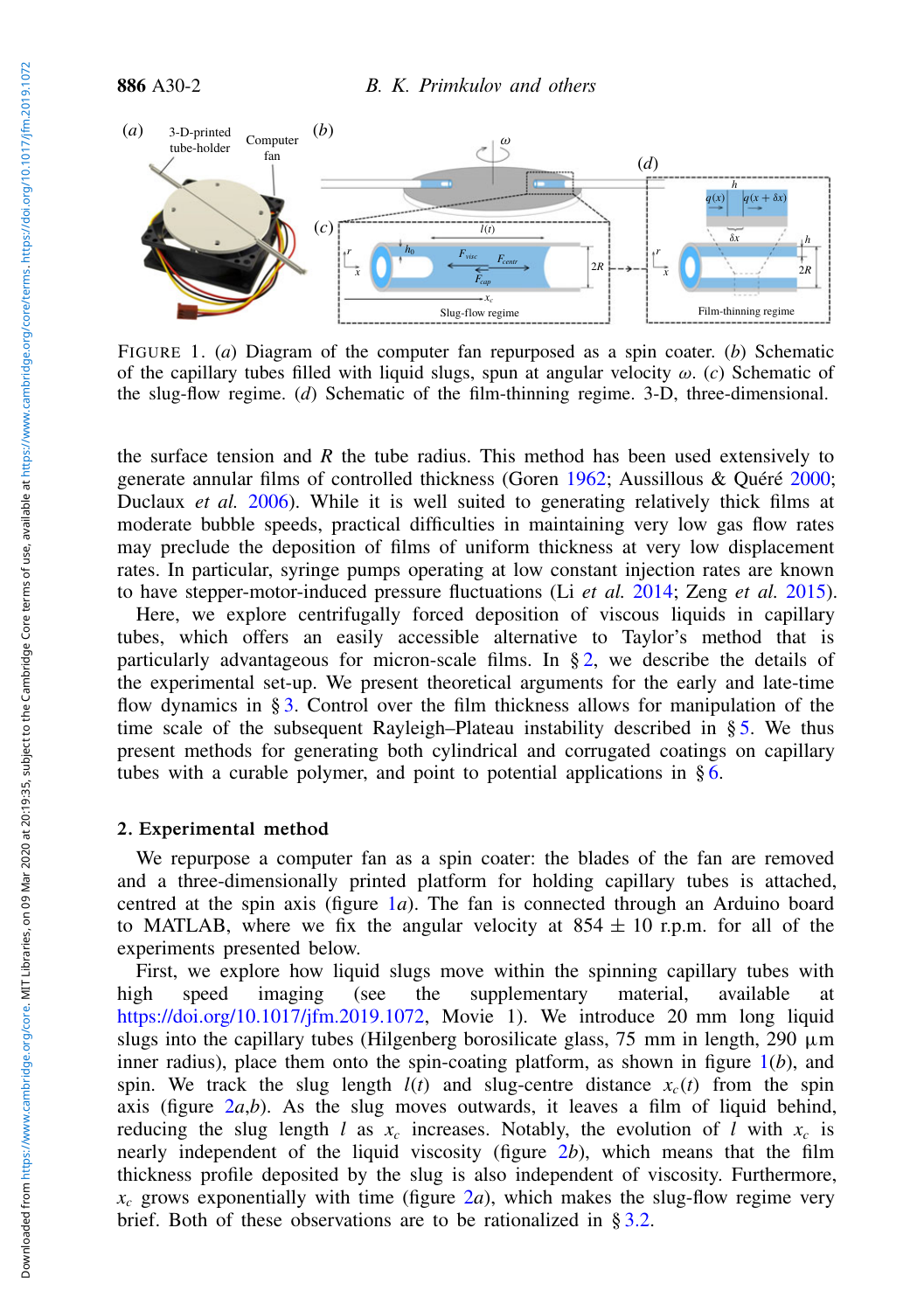<span id="page-2-1"></span>

FIGURE 2. (*a*) Exponential change in the slug-centre position  $x_c$  with time, where the time scales (inverse of the slope) are [0.9, 3.2, 4.0, 7.5] s for [50, 350, 500, 1000] cSt, respectively. Here  $x_0$  is the initial coordinate of the slug centre. (*b*) Measurements of the slug length *l* with  $x_c$  suggest viscosity-independent film-deposition profiles (see appendix [A](#page-10-0) for a discussion of the deviation of the 50 cSt oil curve).

In the second set of experiments, we explore the thinning dynamics of the liquid films on the capillary tube walls arising after the slug has exited the tube. We introduce a sufficient volume of liquid into the capillary tubes such that the film is deposited throughout the tube. The excess liquid is allowed to escape from the outer end of the tube. The thickness of the liquid film left on the walls is estimated from the weight difference of the dry and coated tubes. This is done in groups of ten capillary tubes – weights are measured with an Ohaus Explorer EX225D scale, which allows 0.1 mg precision, corresponding to sub-micrometre precision in the final film thickness.

When capillary tubes are spun at sufficiently high angular speed, the amount of liquid within the tubes drops sharply at first, then slowly approaches its long-time limit. The experimental results of spin-coating capillary tubes with different liquids (50–1000 cSt silicone oils and NOA81) are reported in figure [3\(](#page-3-0)*a*). Silicone oils and NOA81 show similar trends, with the value of the final thickness increasing with viscosity.

We rationalize these observations with theoretical models developed in the next section, where we distinguish two flow modes: slug motion and film thinning. We find the characteristic time scales of these two modes and show that the temporal evolution evident in figure [3](#page-3-0) is largely associated with the slow thinning of the viscous films. Note that we do not attempt to model the film thinning of NOA81, as its rheology is yet to be fully characterized. We found that its viscosity (∼240 cSt) increases with shelf life and that it exhibits non-Newtonian behaviour at low film heights. As a result, the polymer is primarily used here to illustrate the possibility of making channels with way walls in  $\delta$ [6.](#page-9-0)

## <span id="page-2-0"></span>3. Theory

Consider a capillary tube, containing a liquid slug of density  $\rho$  and dynamic viscosity  $\mu$ , that is spun at a prescribed angular speed  $\omega$  (figure [1](#page-1-1)*c*). As the slug moves outwards, it deposits a liquid film on the tube walls. We consider the control region containing the slug only. Three forces may be significant in this configuration: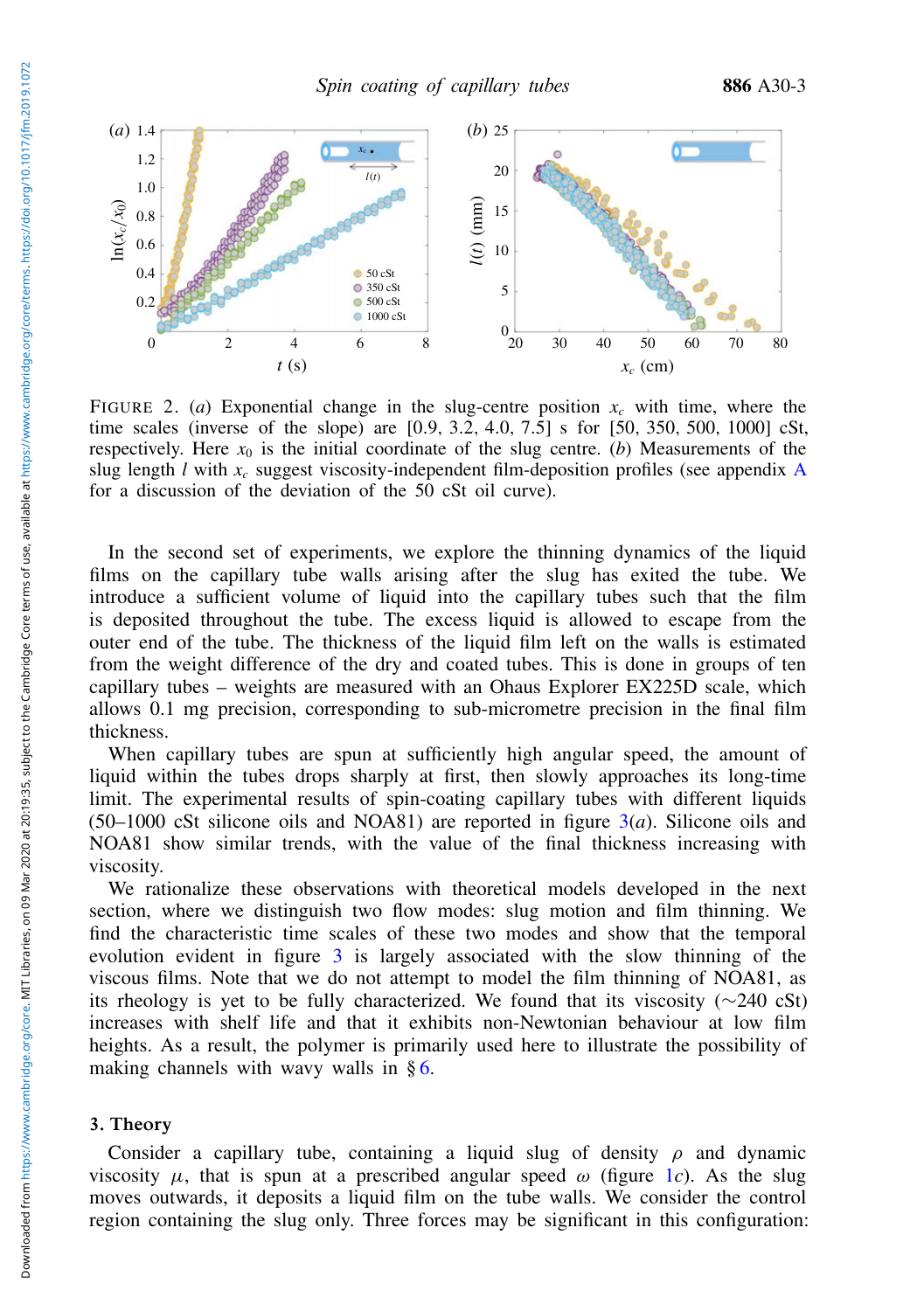<span id="page-3-0"></span>

FIGURE 3. (*a*) Temporal evolution of the deposited film thickness long after the slug motion: measurements are denoted with circles (and squares), theory with solid lines. (*b*) Film thickness evolution of 1000 cSt silicone oil spun at 651, 854 and 1285 r.p.m. (*c*) Collapse of the data from figure [3\(](#page-3-0)*a*) and figure [3\(](#page-3-0)*b*) using [\(3.11\)](#page-6-0). Each point corresponds to 10 spin-coating experiments, with over 350 total coated tubes.

the capillary  $(F_{cap})$ , viscous  $(F_{visc})$  and centrifugal  $(F_{centr})$  forces. The capillary force can be estimated from the different end curvatures of the liquid slug; the Laplace pressure difference on its ends opposes the outward motion (Bico & Quéré [2001\)](#page-12-19):

$$
F_{cap} = -\pi R^2 \frac{2\sigma}{R} + \pi (R - h_0)^2 \frac{2\sigma}{R - h_0} = -2\pi \sigma h_0,
$$

where  $h_0$  is the characteristic thickness of the film deposited by the slug motion, and we assume a completely wetting liquid. The viscous force associated with Poiseuille flow can be estimated from the drag on the tube walls,

$$
F_{visc} = -2\pi R l(t) \frac{4\mu}{R} \dot{x}_c = -8\pi \mu l(t) \dot{x}_c,
$$

where  $l(t)$  is the liquid slug length,  $x_c$  the position of the slug centre and  $\dot{x}_c$  its velocity. Finally, the centrifugal force acting at the slug can be expressed as

$$
F_{centr} = \int_{x_c - l/2}^{x_c + l/2} \rho \pi R^2 \omega^2 x \, dx = \rho \pi R^2 \omega^2 l(t) x_c.
$$

Therefore, the motion of the slug is governed by  $d(m\dot{x}_c)/dt = F_{cap} + F_{visc} + F_{centr}$ , from which it follows that

$$
\frac{\dot{m}\dot{x}_c}{m} + \ddot{x}_c = -\frac{2\sigma h_0}{\rho l(t)R^2} - \frac{8\mu\dot{x}_c}{\rho R^2} + \omega^2 x_c.
$$

We neglect  $\dot{m}\dot{x}_c$  since  $\dot{m}\dot{x}_c/m\ddot{x}_c = \rho 2\pi R h_i \dot{x}_c^2/\rho \pi R^2 l\ddot{x}_c = (h_i/R)(2\dot{x}_c^2/\ddot{x}_c l) \sim (h_i/R)$  $(l^2/\tau_{inert}^2/l^2/\tau_{inert}^2) = h_i/R \ll 1$ , where  $h_i$  is the film thickness deposited in the inertial regime and  $\tau_{inert}$  the inertial time scale (see § [3.1\)](#page-4-1). Furthermore,  $F_{cap}/F_{centr}$  =  $(h/R)(2\sigma/\rho l x_c R\omega^2) \sim 10^{-2} (h/R) \ll 1$ ; hence, we may safely neglect the contribution of the capillary force from this point on. The force balance then reduces to

<span id="page-3-1"></span>
$$
\ddot{x}_c = -\frac{8\mu \dot{x}_c}{\rho R^2} + \omega^2 x_c.
$$
\n(3.1)

We proceed by separating the slug dynamics (figure  $1c$  $1c$ ) into early inertial (§ [3.1\)](#page-4-1) and late viscous  $(\S 3.2)$  $(\S 3.2)$  regimes. The subsequent thinning of the film on the tube walls (figure  $1d$  $1d$ ) is described thereafter.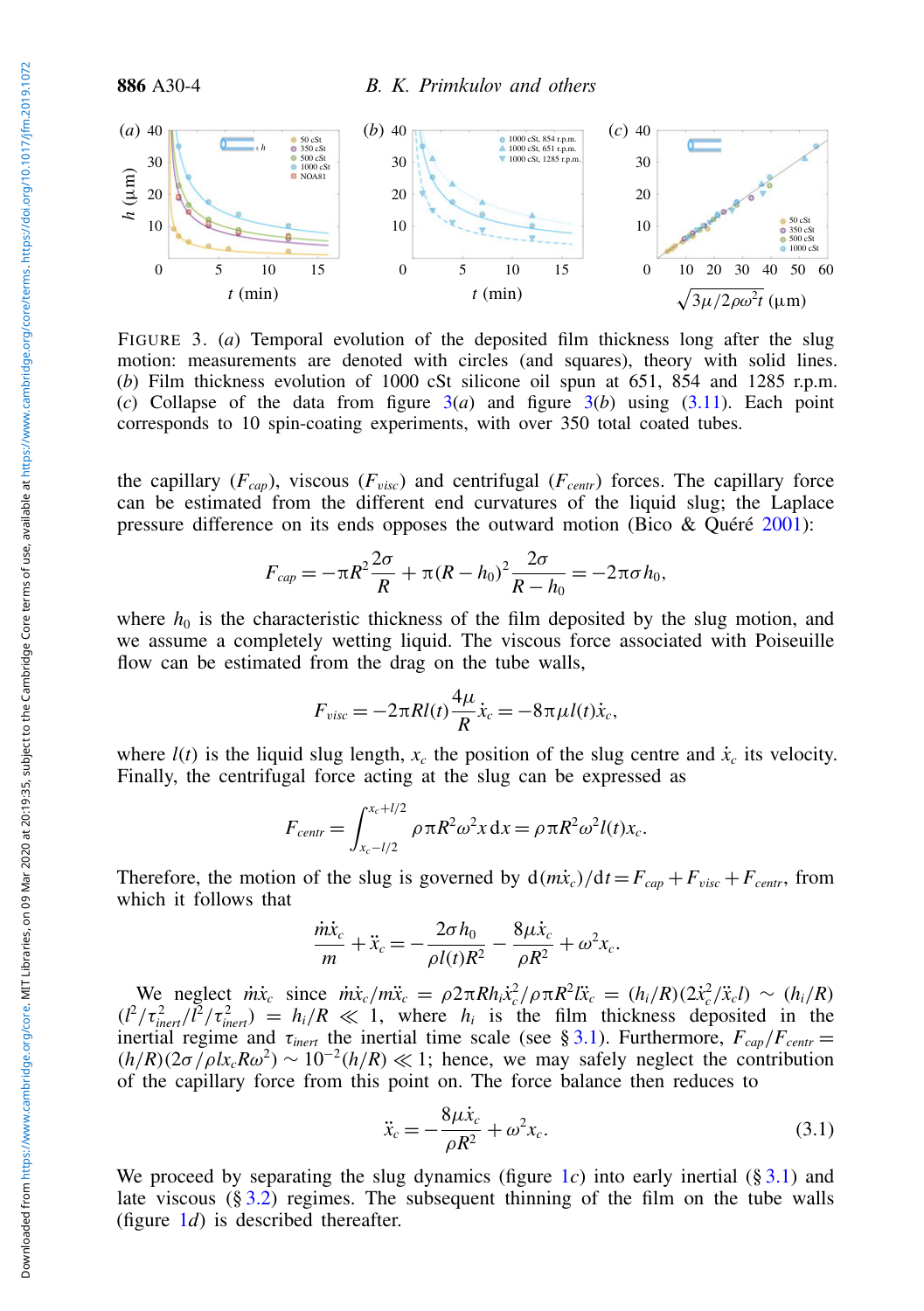Spin coating of capillary tubes 886 A30-5

# <span id="page-4-1"></span>3.1. *Inertial slug flow*  $(t < \rho R^2/8\mu)$

When the flow is dominated by inertia, the viscous term in  $(3.1)$  can be neglected and the motion of the slug is governed by

$$
\ddot{x}_c = \omega^2 x_c. \tag{3.2}
$$

The position of the slug can be expressed as  $x_c(t) = x_0 \cosh(\omega t)$ , where  $x_0$  is the initial coordinate of the slug centre.

The inertial flow persists until the boundary effects diffuse across the tube and motion becomes viscosity dominated. The cross-over between the two regimes occurs when the viscous term becomes comparable to inertia and  $\ddot{x}_c \sim 8\mu \dot{x}_c/\rho R^2$ , which allows us to establish the characteristic time for the inertial flow as  $\tau_{inert} \equiv \rho R^2/8\mu$ . The characteristic time scale of inertial slug flow ranges between  $10^{-5}$  and  $2 \times 10^{-4}$  s for the silicone oils used in our study. Notably, these times correspond to the oil slug displacements between 8 nm and 3  $\mu$ m (for 1000 cSt and 50 cSt oils, respectively): in our experiments, the system quickly switches to the viscosity-dominated regime.

# <span id="page-4-0"></span>3.2. *Viscous slug flow*  $(\rho R^2/8\mu < t < 8\mu/\rho\omega^2 R^2)$

In the viscosity-dominated slug regime, we neglect the inertial terms so that  $(3.1)$ reduces to

$$
\frac{8\mu\dot{x}_c}{\rho R^2} = \omega^2 x_c,\tag{3.3}
$$

and the slug position can be expressed as  $x_c = x_0 e^{(\rho \omega^2 R^2 / 8 \mu)t}$ . The characteristic time for the slug flow is  $\tau_{slug} \equiv 8\mu/\rho \omega^2 R^2$ , which corresponds to 0.6 and 11.7 s for 50 and 1000 cSt silicone oils, respectively. These times are in close agreement with the experimental measurements of the slug-flow time scale reported in figure [2\(](#page-2-1)*a*).

As the liquid slug moves through the tube, it deposits a film on the wall. This film is also subject to centrifugal forces; however, we neglect its thinning within the relatively brief time frame of the viscous slug flow (an approximation to be justified *a posteriori* by comparison with the thinning time scale). Then, the thickness of the deposited film can be estimated from Bretherton's scaling (Bretherton [1961\)](#page-12-15) as

<span id="page-4-2"></span>
$$
h_0(x) \sim RCa^{2/3} = R\left(\frac{\mu x}{\sigma}\right)^{2/3} = R\left(\frac{\rho \omega^2 R^2}{8\sigma} x\right)^{2/3}.
$$
 (3.4)

Notably, this thickness is independent of the liquid viscosity, in agreement with the experimental data in figure [2\(](#page-2-1)*b*).

As the slug speed increases, the *Ca* increases from 0 to approximately 0.8 in our experiments. Therefore, Bretherton's scaling [\(3.4\)](#page-4-2) is only applicable while the slug is near the inner end of the tube, where  $Ca \ll 1$ . While a more accurate scaling of  $h_o(x) \sim R(Ca^{2/3}/(1 + Ca^{2/3}))$  can be used for *Ca* between 0.01 and 1 (Aussillous & Quéré  $2000$ , we demonstrate in § [4](#page-6-1) that the late-time thinning profile is not sensitive to the film thickness profile left after the viscous slug-flow regime. This is consistent with the work of Emslie *et al.* [\(1958\)](#page-12-12). Therefore, we use the expression  $(3.4)$  as a leading-order approximation for simplicity in this work.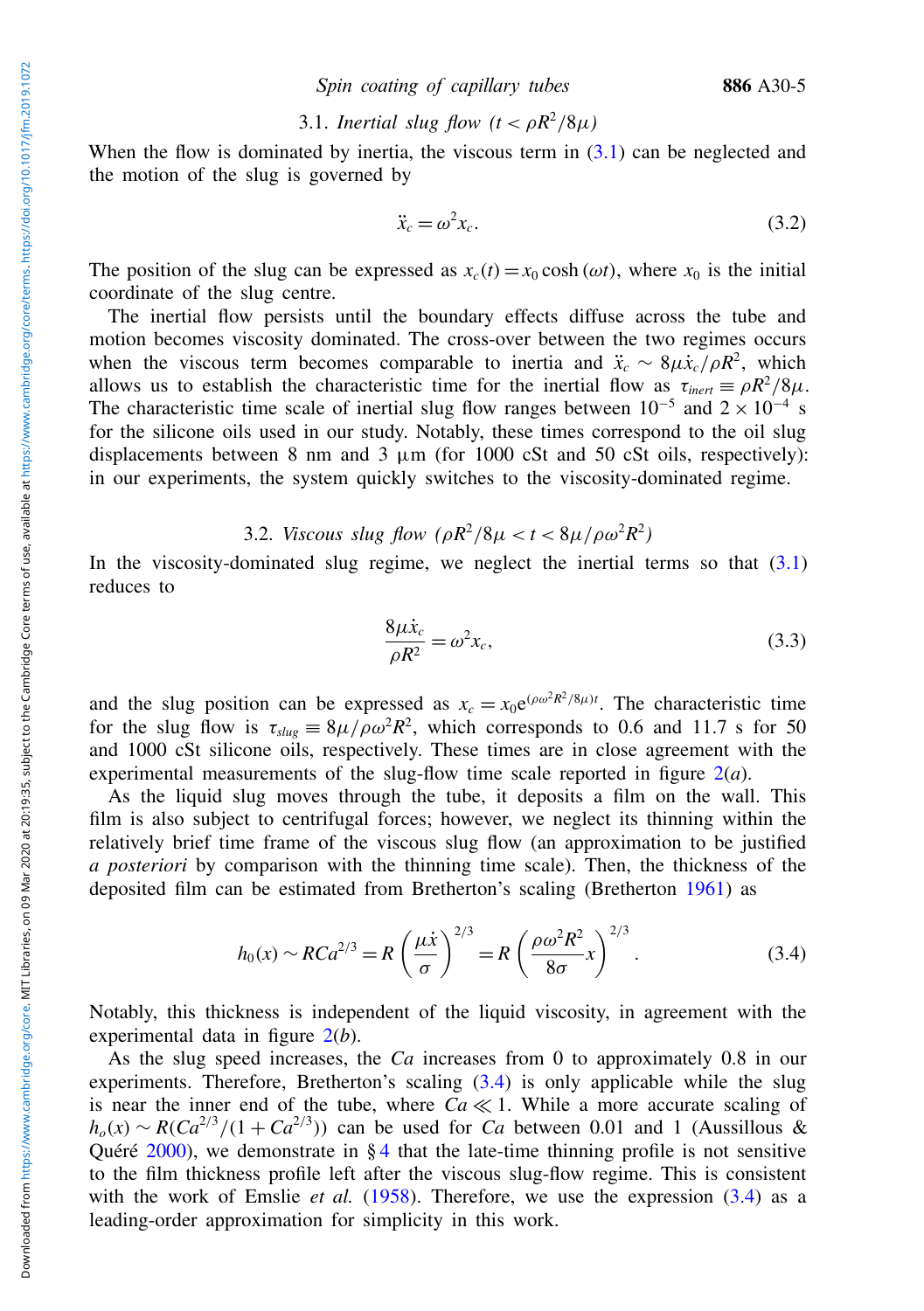# 3.3. *Film thinning*  $(t > 8\mu/\rho\omega^2 R^2)$

In the late-time flow regime, we start with the film thickness profiles from [\(3.4\)](#page-4-2). Subsequent thinning of the film is resisted predominantly by the viscosity of the liquid. As the liquid film thins, viscous resistance balances the centrifugal force,  $F_{visc} \sim F_{centr}$ , as is the case in the spin coating of flat surfaces (Emslie *et al.* [1958\)](#page-12-12). Then, in the absence of inertia and provided that  $h \ll R$ , we can invoke the lubrication approximation, according to which

<span id="page-5-0"></span>
$$
0 = \mu \frac{\partial^2 u}{\partial r^2} + \rho \omega^2 x.
$$
 (3.5)

By imposing the no-slip boundary condition at the wall and zero shear stress at the liquid surface, we obtain from direct integration of [\(3.5\)](#page-5-0) the velocity field:  $u(x, r) =$  $(\rho \omega^2 x/\mu)(-r^2/2 + r(R - h(x)) + R(h(x) - R/2))$ . Thus, we estimate the volume flow rate as

$$
q(x) = \int_{R-h(x)}^{R} 2\pi r u(x, r) dr = \frac{\pi \rho h(x)^{3} \omega^{2} x}{12\mu} (8R - 5h(x)).
$$
 (3.6)

Conservation of mass in a representative section of the liquid film (see figure [1](#page-1-1)*d*)  $y$ ields  $q(x) - q(x + \delta x) = 2\pi (R - h(x)) \delta h \delta x / \delta t$ , which can be rewritten as

<span id="page-5-3"></span>
$$
\frac{\mathrm{d}h}{\mathrm{d}t} = -\frac{1}{2\pi(R - h(x))} \frac{\mathrm{d}q(x)}{\mathrm{d}x}.\tag{3.7}
$$

This is a first-order partial differential equation for  $h(t, x)$ , equivalent to

<span id="page-5-1"></span>
$$
\frac{24\mu(R-h)}{\rho\omega^2}\frac{dh}{dt} + 4xh^2(6R - 5h)\frac{dh}{dx} = -h^3(8R - 5h).
$$
 (3.8)

If we define  $dn = \rho \omega^2 dt / 24\mu (R - h) = dx / 4xh^2 (6R - 5h) = -dh / h^3 (8R - 5h)$ , then the solution of  $(3.8)$  can be written as (Cheng  $2007$ )

<span id="page-5-2"></span>
$$
\frac{\mathrm{d}t}{\mathrm{d}n} = \frac{24\mu(R - h)}{\rho\omega^2}, \quad \frac{\mathrm{d}x}{\mathrm{d}n} = 4xh^2(6R - 5h), \quad \frac{\mathrm{d}h}{\mathrm{d}n} = -h^3(8R - 5h). \tag{3.9a-c}
$$

Evolution of the film thickness can be resolved by taking the  $(x, h)$  coordinates of Bretherton's film from [\(3.4\)](#page-4-2), and solving the system [\(3.9\)](#page-5-2). We do so for all silicone oils used in our experiments and plot the theoretical film thicknesses in figure [3\(](#page-3-0)*a*) and figure [3\(](#page-3-0)*b*), where the theory closely matches the experimental measurements. The typical temporal evolution of the liquid thickness profiles is reported in figure [4\(](#page-6-2)*a*). Noting that the scales of the vertical and horizontal axes are very different in figure  $4(a)$  $4(a)$ , we see that when capillary tubes are spun at high  $\omega$ , the film thickness very quickly becomes nearly uniform. In that case,  $dh/dx \ll 1$  and [\(3.7\)](#page-5-3) yields  $dh/dt = -(\rho \omega^2 h^3 / 24\mu)((8R - 5h)/(R - h))[1 + (3x/h)(1 - (5/24)(h/R))(dh/dx)]$ which reduces to

<span id="page-5-4"></span>
$$
\frac{\mathrm{d}h}{\mathrm{d}t} = -\frac{\rho\omega^2 h^3}{24\mu} \frac{8R - 5h}{R - h}.\tag{3.10}
$$

We note that in the above approximation, the rate of thinning is independent of *x*. This feature is consistent with numerous spin-coating applications in which the film thickness is known to be nearly uniform and insensitive to the initial shape of the liquid bulk (Emslie *et al.* [1958;](#page-12-12) Scriven [1988\)](#page-12-13).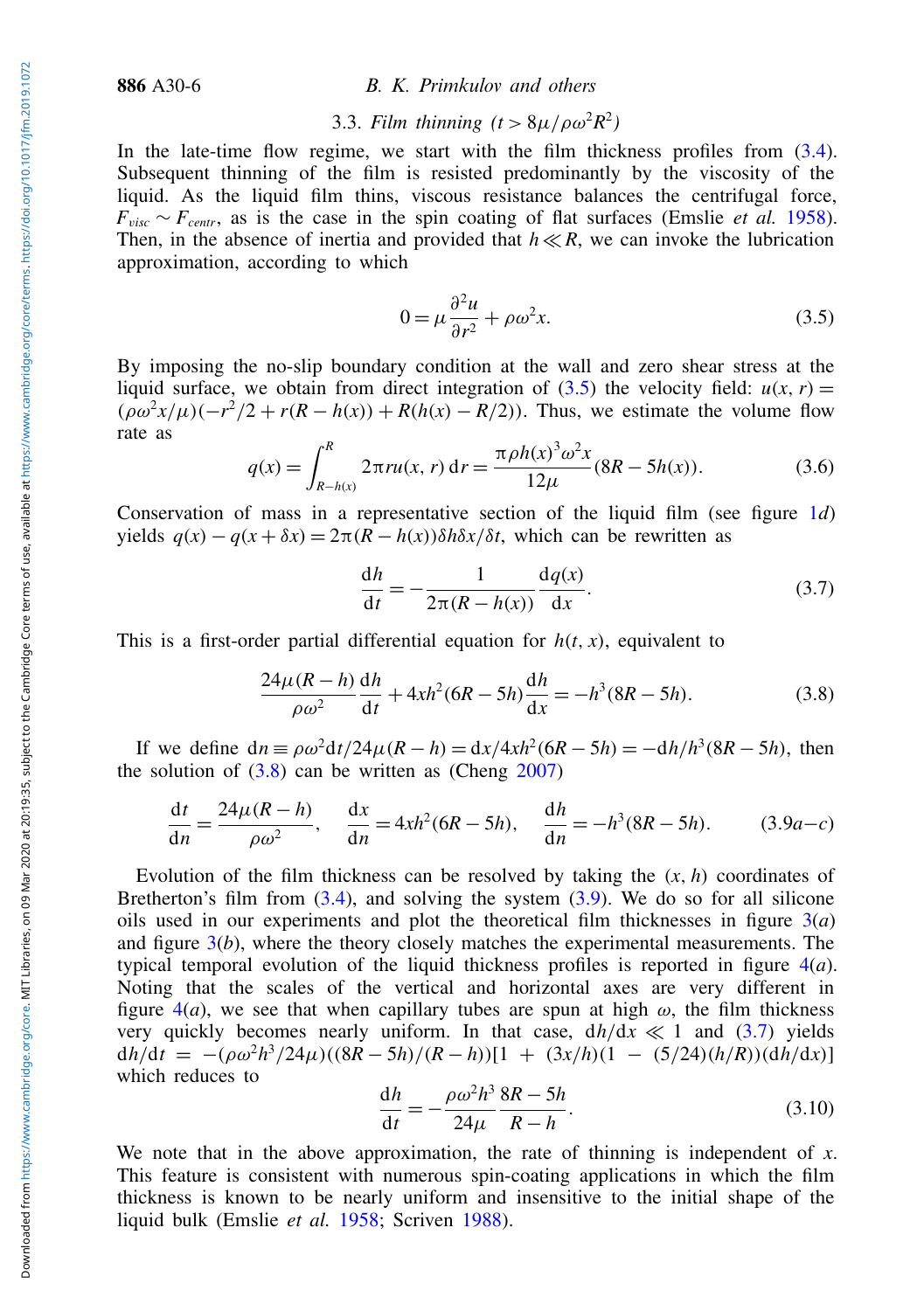<span id="page-6-2"></span>

FIGURE 4. (*a*) Silicone oil (500 cSt) film thickness profiles at various times, where the initial profile (blue) is estimated with [\(3.4\)](#page-4-2). Subsequent thickness profiles are obtained by evolving the surface coordinates with the system  $(3.9)$ . Dotted lines represent the material point trajectories. (*b*) Collapse of the film thinning profiles onto a single curve via the similarity transformation developed in § [4.](#page-6-1)

Since  $h \ll R$ , the expression [\(3.10\)](#page-5-4) reduces to  $dh/dt = -\rho \omega^2 h^3/3\mu$ . Then, the evolution of the film thickness is independent of the tube radius, and integration yields

<span id="page-6-0"></span>
$$
h_0^{-2} - h^{-2} = -\frac{2\rho\omega^2}{3\mu}t.
$$
 (3.11)

This suggests that if we plot the data in figure  $2(a,b)$  $2(a,b)$  as *h* against  $\sqrt{3\mu/2\rho\omega^2t}$ , when  $h \ll h_0$  the data should collapse onto a straight line, as is indeed evident in figure  $3(c)$  $3(c)$ . The characteristic time scale of the film thinning changes with the film thickness as  $\tau_{thinning} \equiv 3\mu/2\rho\omega^2h^2$ , which is significantly larger than the time scale of the viscous slug motion:  $\tau_{slug}/\tau_{thinning} = h^2/R^2 \ll 1$ . This disparity in the time scales justifies our neglecting the film thinning in  $\S 3.2$ .

## <span id="page-6-1"></span>4. Self-similar solution of film thinning

We proceed by developing a similarity solution suggested by our governing equations. The film thinning in capillary tubes is governed by  $(3.8)$ , which can be rewritten as

<span id="page-6-3"></span>
$$
k_2(R - h)\frac{dh}{dt} + 4xh^2(6R - 5h)\frac{dh}{dx} = -h^3(8R - 5h),\tag{4.1}
$$

where  $k_2 = 24\mu/\rho\omega^2$ . The initial conditions are set by

<span id="page-6-5"></span>
$$
h(0, x) = k_1 x^{2/3},\tag{4.2}
$$

where  $k_1 = R(\rho \omega^2 R^2 / 8\sigma)^{2/3}$ .

The equations of characteristics for  $(4.1)$  yield (Cheng [2007\)](#page-12-20):

<span id="page-6-4"></span>
$$
\frac{dt}{k_2(R-h)} = \frac{dx}{4xh^2(6R-5h)} = -\frac{dh}{h^3(8R-5h)}.
$$
\n(4.3)

Resolving the first and second equalities in  $(4.3)$  results in the following equations:

$$
\ln x = \frac{4h^2(6R - 5h)}{k_2(R - h)}t + \ln c_1 \quad \text{and} \quad \ln x = -3\ln h - \ln(h - 8R/5) + \ln c_2,
$$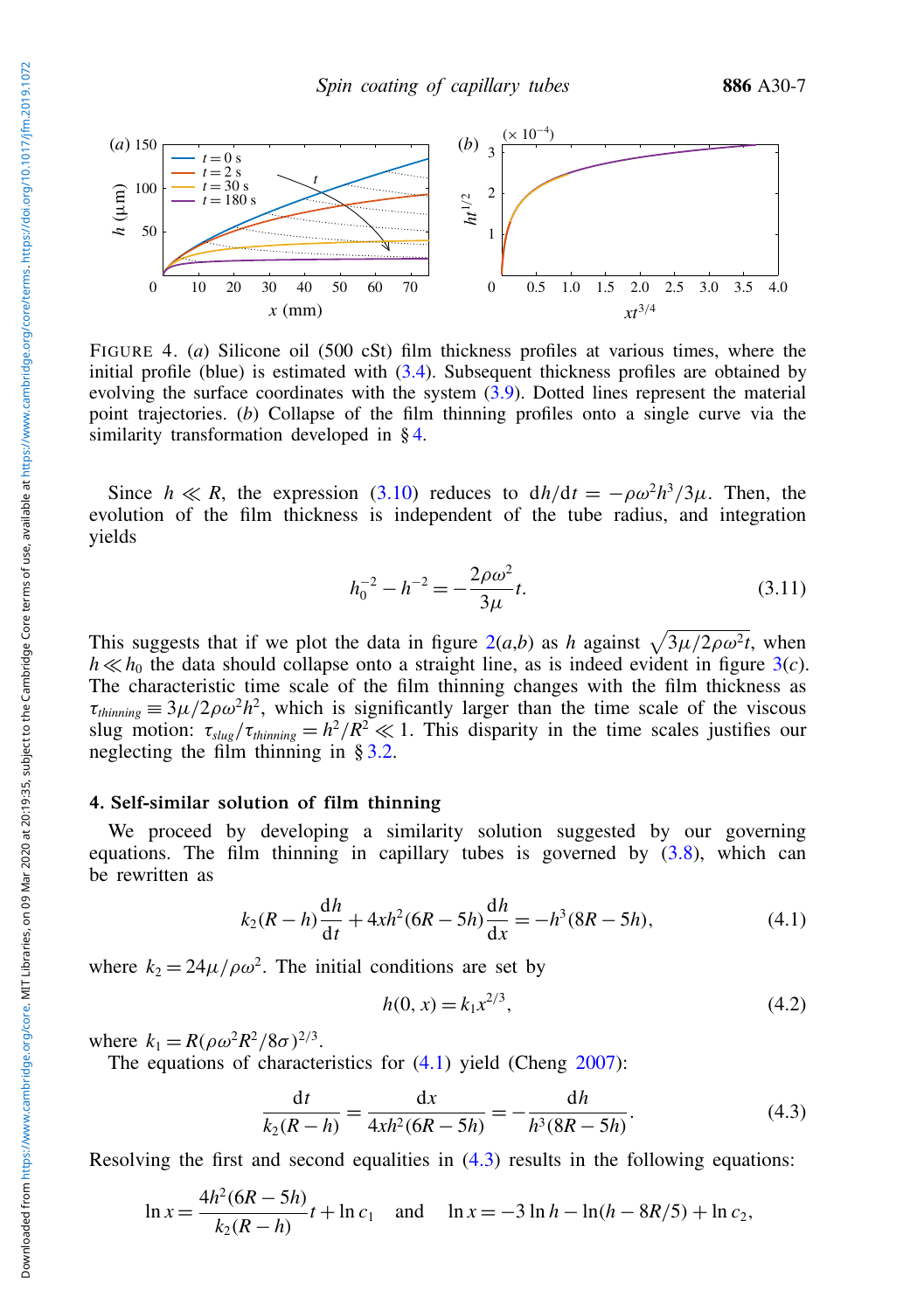which simplify to

$$
x = c_1 e^{(4h^2(6R-5h)/k_2(R-h))t}
$$
 and  $x = \frac{c_2}{h^3(h-8R/5)}$ ,

<span id="page-7-0"></span>respectively, with

$$
c_1 = xe^{-(4h^2(6R-5h)/k_2(R-h))t} \equiv f(t, x, h) \quad \text{and} \quad c_2 = xh^3(h - 8R/5) \equiv g(t, x, h). \tag{4.4a,b}
$$

With given values of  $c_1$  and  $c_2$ , equation [\(4.4\)](#page-7-0) describes two-dimensional surfaces in  $(t, x, h)$  space. The intersection of these two surfaces is a characteristic curve, and one obtains the characteristic curves of  $(4.1)$  by spanning all possible combinations of  $c_1$ and  $c<sub>2</sub>$ . The solution that satisfies the initial condition [\(4.2\)](#page-6-5) can be found graphically (Cheng [2007\)](#page-12-20). We choose characteristic curves that pass through points  $(0, x, h(0, x))$ , and the aggregate of these curves forms a solution surface in the  $(t, x, h)$  space.

Alternatively, one can find the analytical solution by finding the curves that satisfy the relation

<span id="page-7-1"></span>
$$
c_1 = F(c_2)
$$
 or  $g(t, x, h) = F(f(t, x, h)),$  (4.5*a*,*b*)

where *F* is an arbitrary function. Here, equation  $(4.5)$  is the general solution of  $(4.1)$ , and the function *F* can be determined from the initial condition  $g(0, x, h(0, x)) =$  $F(f(0, x, h(0, x)))$ , which using  $h(0, x)$  from [\(4.2\)](#page-6-5) yields

$$
F(x) = k_1^3 x^3 (k_1 x^{2/3} - 8R/5).
$$
 (4.6)

Finally, the general solution of  $(4.1)$  with initial condition  $(4.2)$  is  $g(t, x, h)$ *F*(*f*(*t*, *x*, *h*)), which can be rewritten as  $g = k_1^3 f^3 (k_1 f^{2/3} - 8R/5)$  or

<span id="page-7-2"></span>
$$
xh^3(h - 8R/5) = k_1^3 [xe^{-(4h^2(6R - 5h)/k_2(R - h))t}]^3 (k_1 [xe^{-(4h^2(6R - 5h)/k_2(R - h))t}]^{2/3} - 8R/5). \quad (4.7)
$$

Here, [\(4.7\)](#page-7-2) can be solved implicitly for *h* given a combination of *t* and *x*. When solved for 500 cSt silicone oil spun at 854 r.p.m.,  $(4.7)$  produces the curves in figure  $4(a)$  $4(a)$ .

The solution [\(4.7\)](#page-7-2) at later times, when  $h \ll R$  and  $t \gg 1$ , reduces to

<span id="page-7-3"></span>
$$
xh^3 = k_1^3 x^3 e^{-(24h^2/k_2)t}.
$$
\n(4.8)

We substitute  $h = t^{\alpha}H$  and  $x = t^{\beta}\xi$  into [\(4.8\)](#page-7-3) to obtain

<span id="page-7-4"></span>
$$
t^{3\alpha - 2\beta} \frac{H^3}{\xi^2} = k_1^3 e^{-(24H^2/k_2)t^{2\alpha + 1}}.
$$
\n(4.9)

The profile  $H(\xi)$  is self-similar when [\(4.9\)](#page-7-4) is independent of *t*. This happens when

 $3\alpha - 2\beta = 0$  and  $2\alpha + 1 = 0$ , or equivalently  $\alpha = -1/2$ ,  $\beta = -3/4$ .

Plotting  $ht^{1/2}$  versus  $xt^{3/4}$  collapses all curves from figure  $4(a)$  $4(a)$  onto the self-similar profile shown in figure [4\(](#page-6-2)*b*).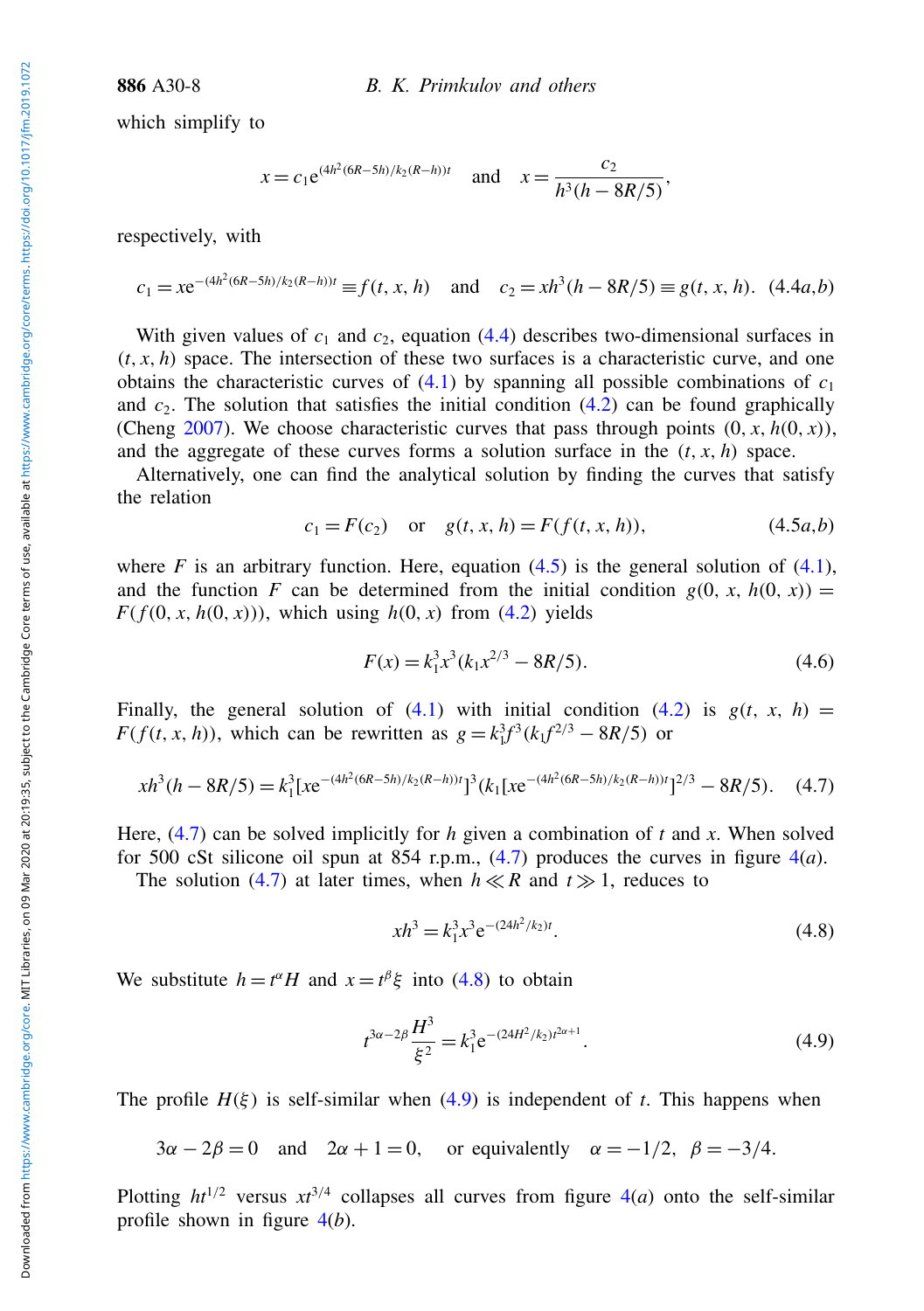<span id="page-8-1"></span>

FIGURE 5. Rayleigh–Plateau instability of 500 cSt silicone oil films. (*a*) Typical temporal evolution of liquid film instability. Note that the liquid–solid boundary is not visible because the refractive indices of the oil  $(n = 1.41)$  and glass  $(n = 1.51)$  are very similar. (b) Evolution of the Rayleigh–Plateau crest thickness  $\epsilon$ . The instability time scale  $\tau$ is the inverse of the slope. Such plots are used to measure  $\tau$  values in figure  $5(d)$  $5(d)$ . (*c*) Measurements of instability wavelengths. (*d*) The time scale of the Rayleigh–Plateau instability, as estimated from the slope of the linear portion of  $\ln(\epsilon(t))$  in figure [5\(](#page-8-1)*b*). The film thickness is estimated from  $(3.10)$ . A conservative estimate of the error is taken as the largest difference between the experimental and theoretical film thicknesses in figure [3\(](#page-3-0)*a*). Vertical error bars represent standard deviations in both (*c*) and (*d*).

## <span id="page-8-0"></span>5. Rayleigh–Plateau instability

Having produced nearly uniform micrometre-scale films on the inner walls of the capillary tubes by spin coating over the time scales reported in figure  $3(a)$  $3(a)$ , we stop the spinning, making  $F_{centr}$  vanish. In this setting, the ratio of gravitational to capillary forces is relatively low, so that  $Bo \equiv (R - h_0)^2 / l_{cap}^2 \approx 0.04$ , where  $\ell_{cap} \equiv \sqrt{\sigma / \rho g}$  is the capillary length. Therefore, these thin films are subject to Rayleigh–Plateau instability (figure [5](#page-8-1)*a*), with the fastest growing wavelength and time scale of the instability depending on the film thickness  $h_0$  after spin coating (Goren [1962;](#page-12-0) Duclaux *et al.*) [2006;](#page-12-2) Eggers & Villermaux [2008\)](#page-12-21). Consequently, one should be able to control these parameters by tuning the spinning and curing times of the polymer film, thereby generating either flat or wavy surfaces inside the capillary tubes.

We track the temporal progression of the film instability by detecting inner boundaries of the liquid from the top-view images of the experiment (figure [5](#page-8-1)*a*).<br>The wavelength of instability  $\lambda$  is measured as the distance between the crests The wavelength of instability  $\lambda$  is measured as the distance between the crests on the liquid surface. Depending on  $h_0$  the mean experimental values of  $\lambda$  range on the liquid surface. Depending on  $h_0$ , the mean experimental values of  $\lambda$  range<br>between 2.5 and 3.5 mm (figure 5c), which are approximately 32% higher than the between 2.[5](#page-8-1) and 3.5 mm (figure  $5c$ ), which are approximately 32% higher than the expected wavelength of  $\lambda \sim 2\sqrt{2}\pi (R - h_0)$  for viscous annular films (Goren [1962\)](#page-12-0).<br>This discrepancy has been attributed to gravity effects by Duclaux *et al.* (2006), who This discrepancy has been attributed to gravity effects by Duclaux *et al.* [\(2006\)](#page-12-2), who This discrepancy has been attributed to gravity effects by Duclaux *et al.* (2006), who<br>suggested a corrected expression for the wavelength of  $\lambda \sim 2\sqrt{2}\pi (R - h_0)/\sqrt{1 - \alpha B_0}$ ,<br>where α is an empirical coefficient. Adapt where  $\alpha$  is an empirical coefficient. Adapting this expression would require  $\alpha \approx 12$  to fit our data. Duclaux *et al.* [\(2006\)](#page-12-2) outline three distinct regimes of film  $\alpha \approx 12$  to fit our data. Duclaux *et al.* (2006) outline three distinct regimes of film<br>instability in terms of two parameters:  $\sqrt{Bo}$  and  $Bo(R - h_0)/h_0$ . When  $\sqrt{Bo} \ll 1$ and  $Bo(R - h_0)/h_0 \ll 1$ , the effects of gravity are negligible and the classical and  $Bo(K - h_0)/h_0 \ll 1$ , the effects of gravity are negligible and the classical<br>wavelength of  $\lambda \sim 2\sqrt{2\pi}(R - h_0)$  is recovered (Goren [1962\)](#page-12-0). When  $\sqrt{Bo} \ll 1$  and<br> $Bo(R - h_0)/h_0 = O(1)$  the wavelength is unaffected but the i  $Bo(R - h_0)/h_0 = O(1)$ , the wavelength is unaffected, but the instability grows faster on  $Bo(R - n_0)/n_0 = O(1)$ , the wavelength is unaffected, but the instability grows faster on the lower side of the horizontal tube. Finally, as  $\sqrt{Bo}$  approaches  $O(1)$ , the wavelength the lower side of the horizontal tube. Finally, as  $\sqrt{Bo}$  approaches  $O(1)$ , the wavelength increases as compared to the classical scaling. In our experiments  $\sqrt{Bo} \approx 0.2$ , hence the wavelength  $\lambda$  is quite possibly being affected by gravitational effects.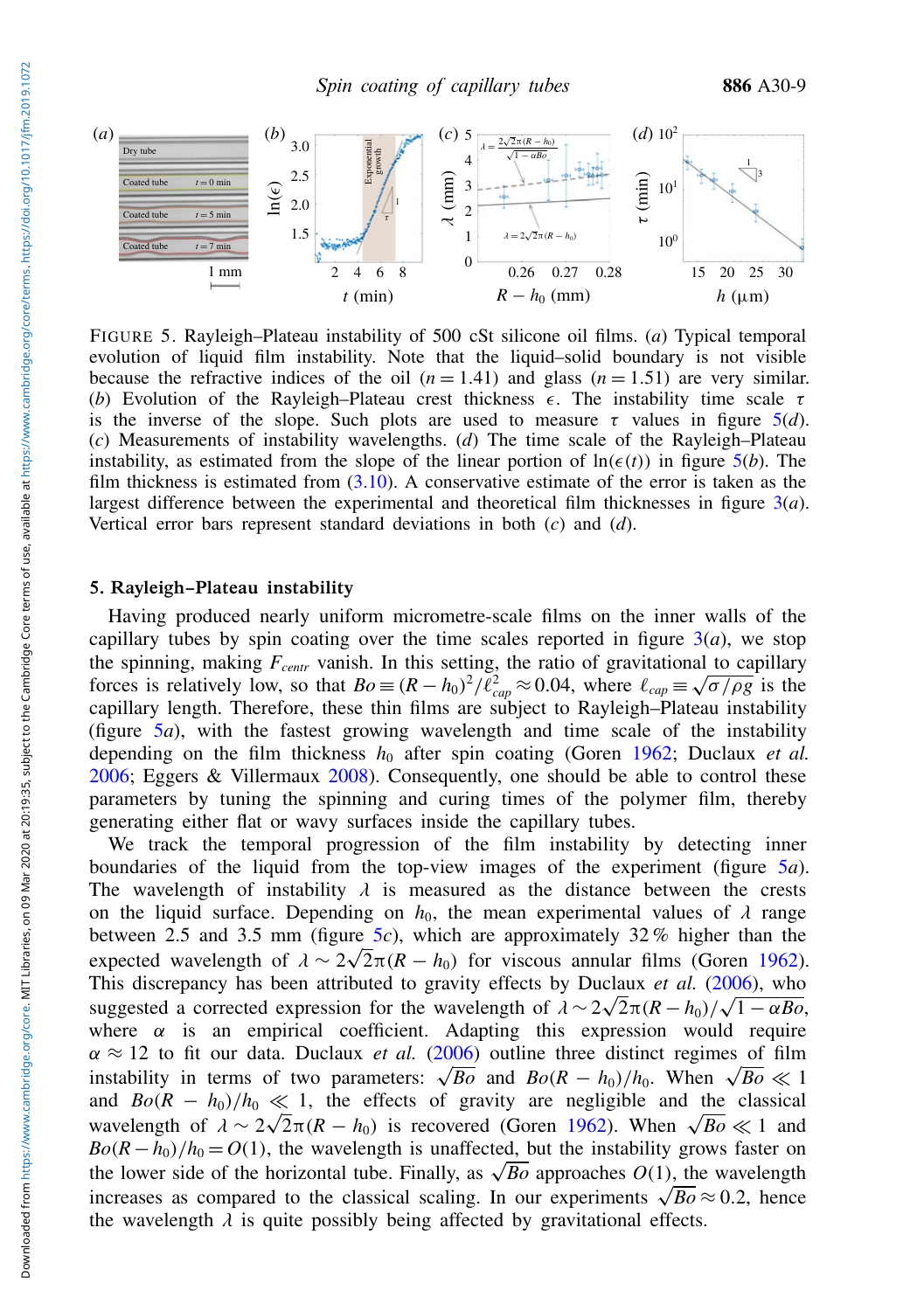Despite the discrepancy in the observed wavelength, our measurements of the instability time scale closely match the theory. The growth rate is expected to follow an exponential law  $d\epsilon/dt \sim \tau^{-1} \epsilon$ , where  $\tau$  is the characteristic time scale (Plateau [1873;](#page-12-22) Rayleigh [1892\)](#page-12-23). Indeed, significant portions of the *h*(*t*) are linear on a semi-logarithmic plot (figure [5](#page-8-1)*b*). The time scales  $\tau$  for different  $h_0$  are estimated from the slopes of these linear sections. The experimental data follow the theoretically expected scaling of  $\tau \sim \mu (R - h_0)^4 / \sigma h_0^3$  (Goren [1962;](#page-12-0) Johnson *et al.* [1991\)](#page-12-24), which reduces to  $\tau \sim \mu R^4 / \sigma h_0^3$  for thin films (see figure [5](#page-8-1)*d*).

We observe that Rayleigh–Plateau instabilities grow nearly simultaneously throughout the capillary tubes in all of our experiments (see supplementary material, Movie 2). Therefore, the data in figure  $5(d)$  $5(d)$  provide further confirmation that centrifugal spin coating produces films of nearly uniform thickness on the tube wall. Note that as the film thickness changes from 20 to 13  $\mu$ m, the characteristic time scale of instability changes from a minute to more than an hour (figure [5](#page-8-1)*d*). If the film thickness were to change appreciably from one end of the tube to the other, we would thus expect to see significant variations in the time scale of the Rayleigh–Plateau instability along the tube, which is not the case in our experiments.

## <span id="page-9-0"></span>6. Coating with curable polymers

Having explored the coating of the capillary tubes with 500 cSt silicone oil and the subsequent instability of the resulting films, we illustrate one particularly interesting application of the spin-coating method. We coat the inner walls of two capillary tubes with a 13  $\mu$ m film of NOA81. We cure one tube with UV light immediately after depositing the film, and let the other form Rayleigh–Plateau instabilities for one hour prior to curing. By doing so, we fabricate two capillary tubes: one with straight and the other with wavy inner walls. Since these surfaces are generated by curing liquid polymers, one may obtain surfaces that are smooth down to a molecular scale (de Gennes, Brochard-Wyart & Quéré [2004\)](#page-12-25).

Capillary tubes are often used in flow experiments as analogues of porous media. The two tubes we generated here represent two types of pore channels. Liquid should spontaneously imbibe into them following the Washburn law (Washburn [1921\)](#page-12-3) *L* ∼  $((R - h_0)\sigma/2\mu t)^{1/2}$ , where *L* is the axial distance of the liquid penetration. Since both tubes have nearly identical mean inner radii, we expect that their experimental  $L(t)$ curves would be nearly identical, with both following  $L(t) \sim t^{1/2}$ . This is indeed the case (figure [6\)](#page-10-1), with an important distinction between the two: the liquid in a wavy tube gets intermittent boosts in the capillary driving force whenever the liquid front passes through constrictions in the film's wavy pattern. This effect results in a distinct temporal profile of the liquid in a wavy tube compared to that in a flat one (figure [6\)](#page-10-1).

#### 7. Conclusion

We have proposed and realized experimentally a robust and practical method of spin coating the inner wall of capillary tubes with viscous liquids. We first demonstrated the dynamics of centrifugally driven slug motion within the tubes. We then showed that the dynamics of the film thinning is governed by the balance of viscous and centrifugal forces, and that the thickness of the film can be anticipated through theoretical arguments. The method of coating presented here is an alternative to that of Taylor [\(1961\)](#page-12-14), and is well suited to generating micron-scale liquid films.

The ability to produce both cylindrical and undulatory inner surfaces may be useful in many practical applications. For instance, coating capillary tubes with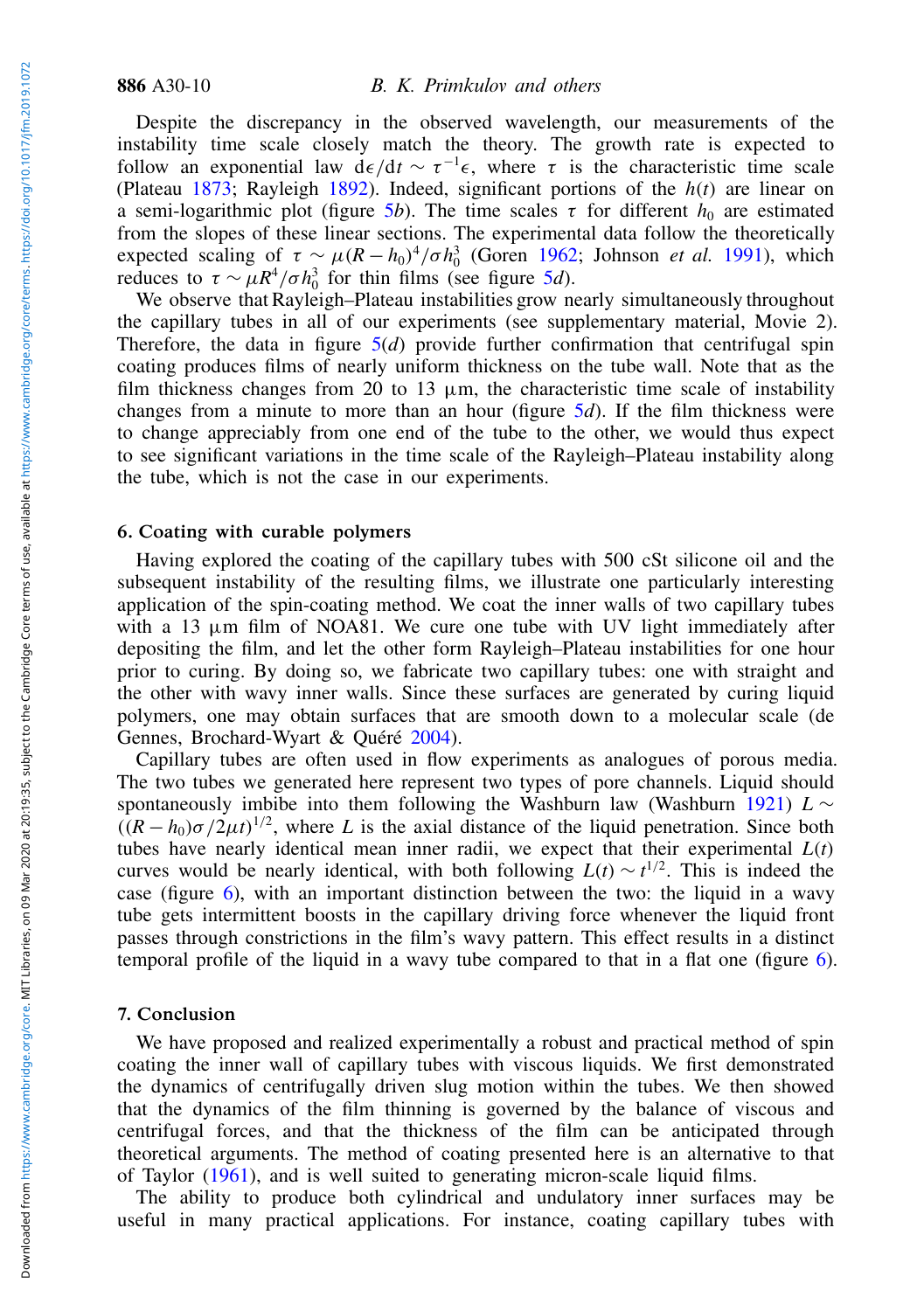<span id="page-10-1"></span>

FIGURE 6. Capillary imbibition of silicone oil in two horizontal capillary tubes coated with NOA81: one with a flat, another with a corrugated inner channel. The inset shows the temporary acceleration of the liquid interface arising at the narrowest parts of the channel.

NOA81 would allow for careful control of the substrate wettability (Zhao, MacMinn & Juanes [2016;](#page-12-26) Odier *et al.* [2017\)](#page-12-27), while having wavy inner surfaces may prove useful in studying the pinch-off and trapping of the resident liquid in porous media. Finally, the inner wall of the tubes can be coated sequentially with polymers with different electric conductivity, which would allow for the generation of electrowetting (Mugele & Baret [2005\)](#page-12-28), where wettability may be modulated by a time-varying electric current. This may ultimately enable the manufacturing of capillary tubes that act like pressure oscillators in microfluidic devices.

#### Acknowledgements

We thank J. Chui and E. Haghighat for helpful discussions, S. Rudolph for technical support, J. W. Bales from the Edgerton Centre at MIT for the imaging support and insights and R. Dandekar for help with the portion of the rheology measurements. This work was funded by the KFUPM-MIT collaborative agreement 'Multiscale Reservoir Science'.

## Declaration of interests

The authors report no conflict of interest.

## Supplementary movies

Supplementary movies are available at [https://doi.org/10.1017/jfm.2019.1072.](https://doi.org/10.1017/jfm.2019.1072)

## <span id="page-10-0"></span>Appendix A. Spin-coater speed and experimental data

In this section we assess two potential sources of error that come from the design of the spin-coater system. First, it takes approximately 1 s for our computer fan to reach its target speed. Second, the speed of the computer fan is found to fluctuate within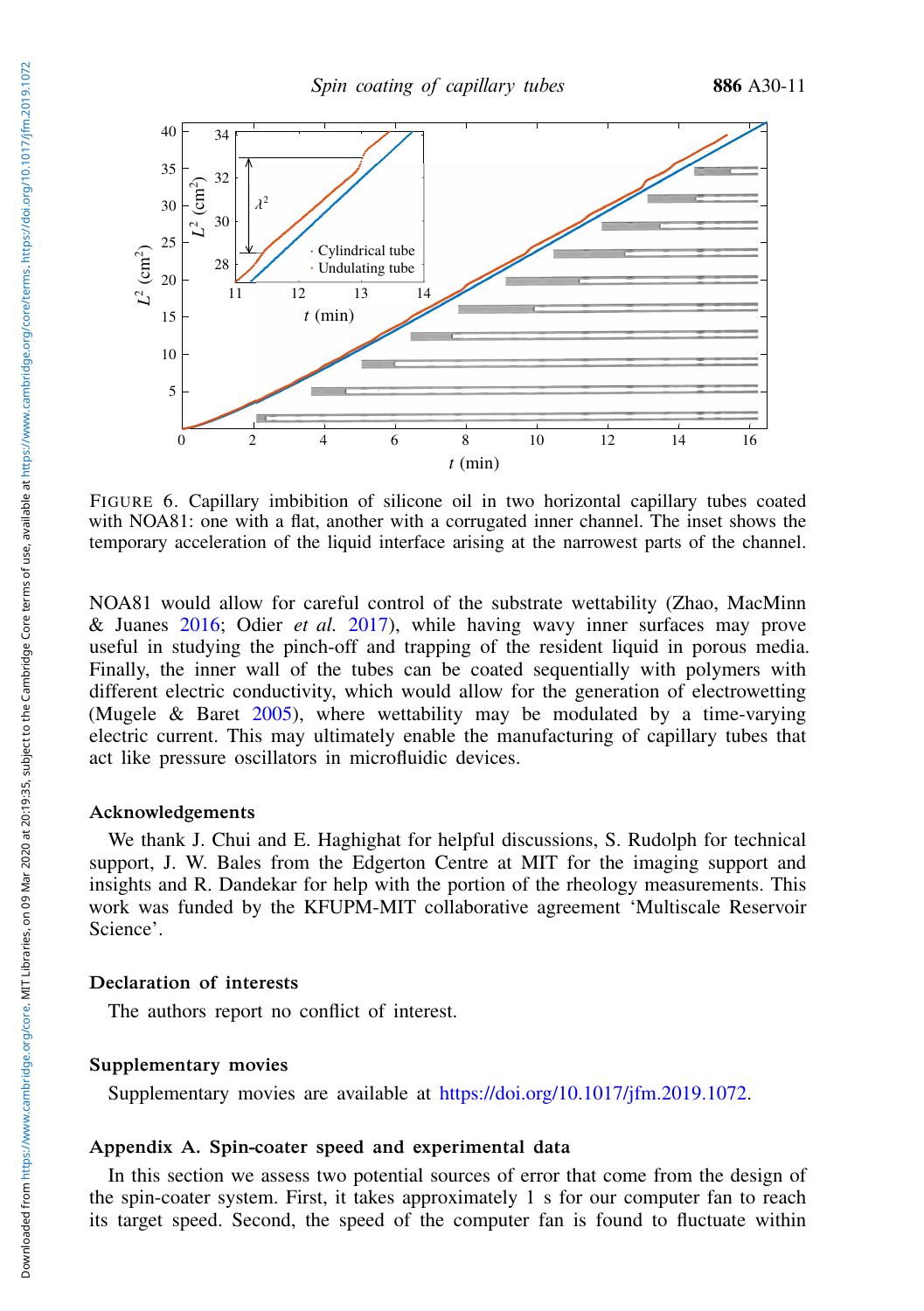886 A30-12 B. K. Primkulov and others

 $a \pm 10$  r.p.m. window, which has implications for the error in the film thickness. The size of the error window would depend on the details of the electric circuit and power source. We took steps to reduce the heating of the electric components and variations in the power supply from the building in order to minimize the error.

## A.1. *Deviation of 50 cSt oil from more viscous oils in figure [2\(](#page-2-1)b)*

The discrepancy between the 50 cSt silicone oil and more viscous oils stems from the fact that it takes ∼1 s for the fan to reach the target speed of 854 r.p.m. Incidentally, the characteristic time scale for the slug flow of 50 cSt silicone oil is 0.9 s (figure [2](#page-2-1)*a*). As a result, the 50 cSt silicone oil slug-flow regime effectively sets in at lower angular velocity, 673 r.p.m. compared to 854 r.p.m. for higher viscosity oils. This results in a thinner initial film coating, which explains the deviation in the  $l(x_c)$  profile evident in figure  $2(b)$  $2(b)$ .

## A.2. *Estimating film thickness variation in comparison to Taylor's coating method*

Below, we briefly compare the expected variation in thickness of the deposited liquid films using Taylor's method and our spin-coating method.

Imagine one wants to coat our tube with a  $20 \mu m$  thick layer of 1000 cSt silicone oil. In Taylor's method, the oil is removed from one end of the tube with the syringe pump while the other end is exposed to air. When the oil completely wets the glass, the thickness of the film left behind follows Bretherton's scaling (Bretherton [1961\)](#page-12-15),

$$
h \sim R \left(\frac{\mu u}{\sigma}\right)^{2/3}.
$$
 (A1)

One would need to draw out the silicone oil at  $u = 0.36$  mm s<sup>-1</sup> to leave a 20  $\mu$ m film behind. Taking the variation of *h* with respect to *u* yields

<span id="page-11-0"></span>
$$
\delta h \sim \frac{2R}{3} \left(\frac{\mu u}{\sigma}\right)^{2/3} \frac{\delta u}{u}.\tag{A.2}
$$

The assumption of fully developed Poiseuille flow leads to  $\delta u/u = \delta p/p$ . If we take the characteristic value of normalized pressure fluctuations due to the syringe pump to be  $1\%$  as in Zeng *et al.* [\(2015\)](#page-12-18), then  $(A2)$  gives an estimate of thickness variation to be  $\delta h \sim 0.13$  µm.

Similarly, estimating the variation in thickness induced by fluctuation of angular velocity during spin coating, we use the results of figure  $3(c)$  $3(c)$ , where the film thickness at sufficiently long time follows

$$
h \sim \sqrt{\frac{3\mu}{2\rho \omega^2 t}}.\tag{A3}
$$

We would then need to spin 1000 cSt silicone oil for approximately 4 min to obtain a film thickness of 20  $\mu$ m. Taking the variation of *h* with respect to  $\omega$ :

$$
\delta h \sim \sqrt{\frac{3\mu}{2\rho t}} \frac{\delta \omega}{\omega^2}.
$$
 (A4)

The variation of thickness in the film for the angular velocity of  $854 \pm 10$  r.p.m. yields  $δh \sim 0.03$  μm, a variation about 4 times smaller than in Taylor's method.